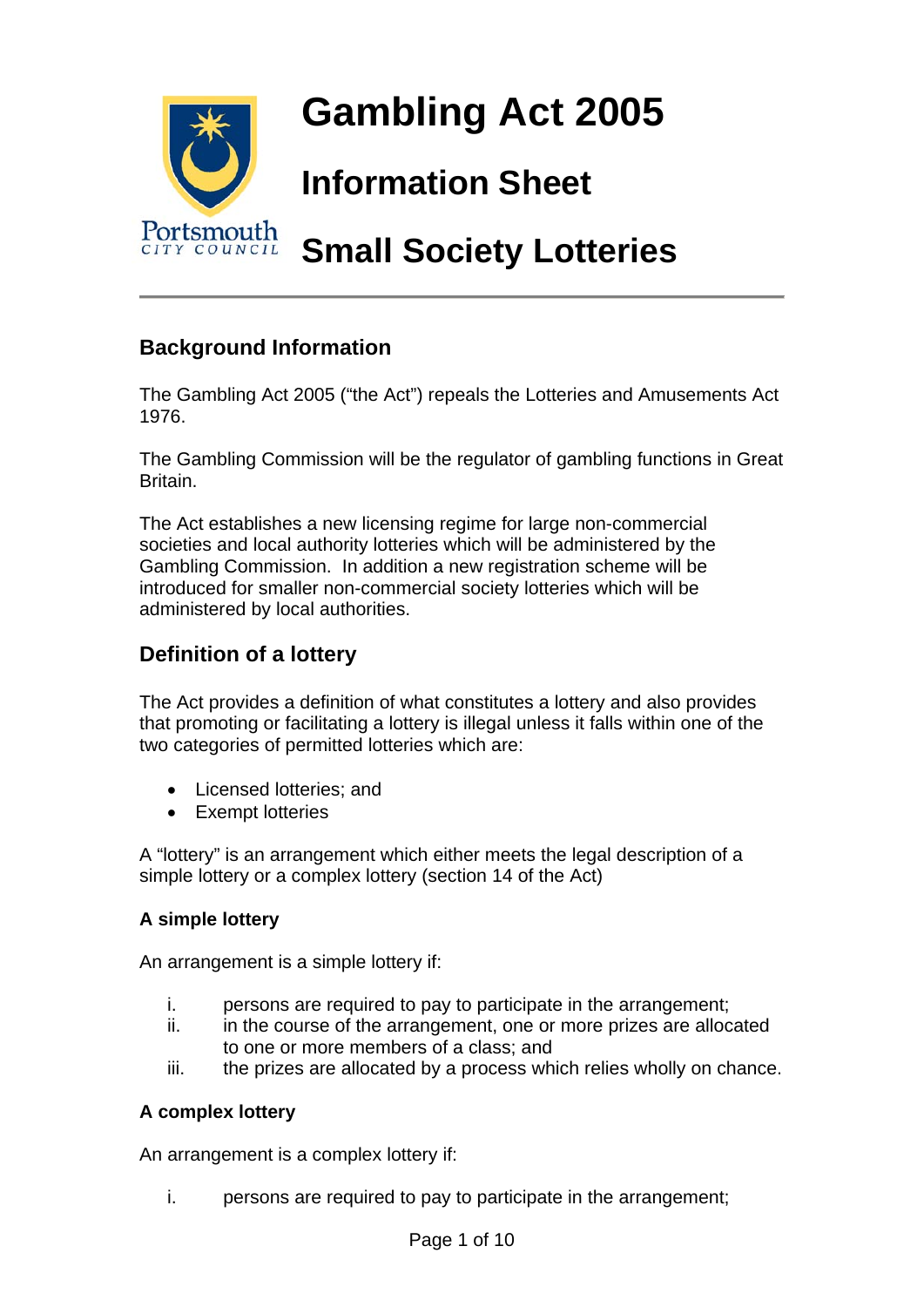- ii. in the course of the arrangement, one or more prizes are allocated to one or more members of a class;
- iii. the prizes are allocated by a series of processes; and
- iv. the first of those processes relies wholly on chance.

Therefore, if the first stage of a lottery involves a draw or any other random method of deciding who goes on to the second stage, the process is a lottery regardless of what other form the lottery may take in latter stages. Conversely, if the first stage does not rely wholly on chance and passes the test of skill, judgement or knowledge (section 14(5)), the process is not a lottery, even if subsequent stages are determined by chance.

The Act also contains provisions which set out what is meant by payment for entry.

# **Illegal lotteries**

The Act states that a lottery is unlawful unless:

- it is run in accordance with an operating licence issued by the Gambling Commission;
- is part of the National Lottery; or
- is an exempt lottery.

### **Permitted lotteries**

Societies may organise lotteries if they are either licensed by the Gambling Commission or, alternatively if their proceeds are below specified levels, they fall within the exempt category and can register with the local licensing authority.

### **Societies**

A "society" is the society or any separate branch of such a society, on whose behalf a lottery is to be promoted. The society must be non-commercial and is defined as non-commercial if it is established and conducted:

- I. for charitable purposes;
- II. for the purpose of enabling participation in, or of supporting, sport, athletics or a cultural activity; or
- III. for any other non-commercial purpose other than that of private gain.

The society must have been established for one of the above purposes and the proceeds of any lottery must be devoted to those purposes.

A society must not be established for the sole purpose of facilitating lotteries, it must have some other purpose.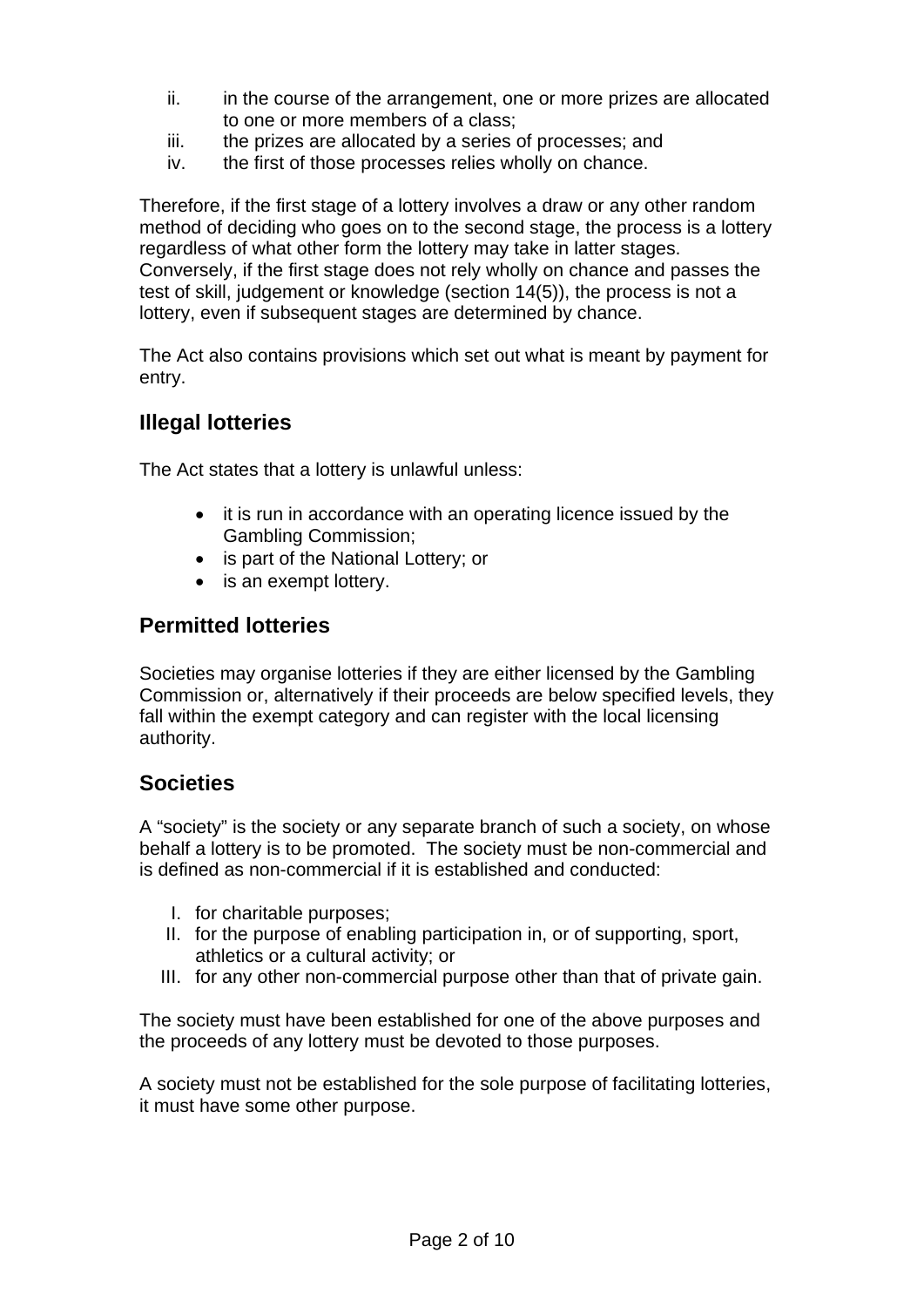# **Lotteries licensed with the Gambling Commission**

If the total value of tickets a society puts on sale in any one lottery is to exceed £20,000 or if tickets in separate lotteries in one calendar year are to exceed £250,000 in aggregate, the lottery is regarded as a large lottery and the society must hold a lottery operator's licence issued by the Gambling Commission.

# **Local authority lotteries**

Local authorities can run lotteries if they are licensed by the Gambling Commission subject to various provisions within the Act.

# **Changes to previous society registration requirements**

The Act allows for some relaxation of lottery law in relation to society and local authority lotteries as follows:

- Removes the individual limits on the percentage of proceeds that may be applied to expenses or prizes – although the maximum global amount that can be deducted for expenses and prizes remains at 80%, with the remaining 20% ore more going to the purposes of the society or to local authority expenditure.
- Allows for the rollover of the prize fund from one lottery to another promoted by the same society or local authority;
- It allows the sale of tickets by an automated process;
- It removes the £2 maximum price for tickets.

# **Exempt lotteries (other than small society lotteries)**

With the exception of small society lotteries which are required to be registered with the local licensing authority, there are other types of exempt lotteries which do not need to be licensed by the Gambling Commission (or the local licensing authority). These are:

#### **Incidental non-commercial lotteries**

An incidental non-commercial lottery is:

- Not promoted for private gain; and
- Is incidental to a non-commercial event.

Such examples may include a lottery held at a school fete or at a social event such as a dinner dance. An event may be regarded as non-commercial if all the money raised at the event, including entrance fees, goes entirely to purposes that are not for private gain. For example a fundraising social event with an entrance fee would be non-commercial if the profits went to a society but would be commercial if the profits were retained by the organiser.

The Act also specifies that: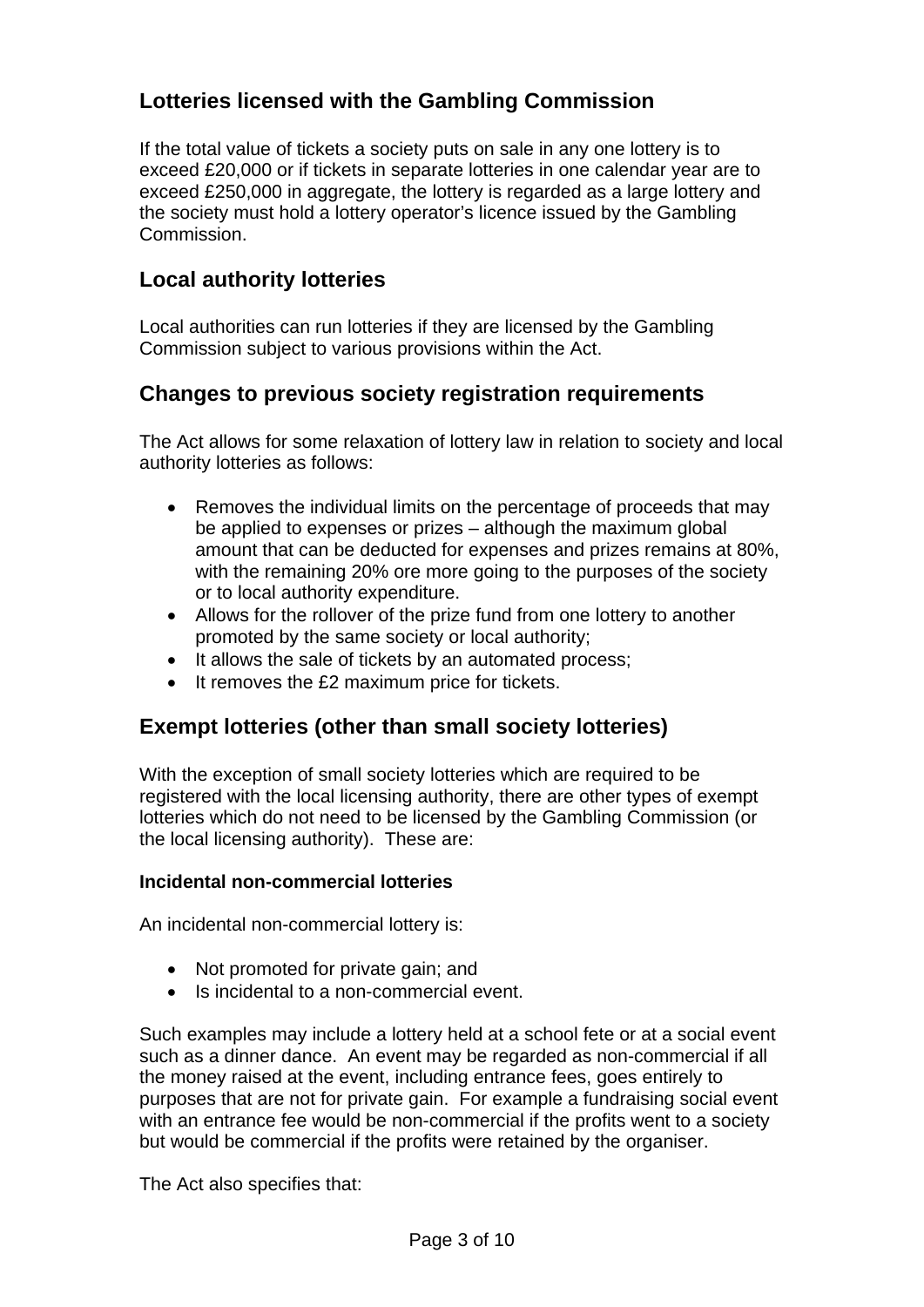- I. The promoter of the lottery must not deduct more than the amount from the proceeds in respect of the cost of prizes or expenses, such as the cost of printing tickets, hire of equipment, irrespective of the actual cost. This limit will be set by future regulations.
- II. The lottery cannot involve a rollover of prizes from one lottery to another.
- III. Tickets must be sold at the premises during the event, and the result made public while the event takes place (ie the draw must take place on the same day/night).

#### **Private lotteries**

There are three types of private lotteries that qualify as exempt lotteries which are:

- **I. Private society lottery** these can only be promoted by authorised members of the society; and tickets can only be sold to other members of that same society, or to persons on the society premises. The lottery can only be promoted for a purpose for which the society is conducted, and the society can be any group or society, so long as it is not established and conducted for purposes connected to gambling.
- **II. Work lottery** the promoter of the lottery must work on the premises and tickets can only be sold to other people who work on the same premises. The lottery must not be run for profit and all the proceeds must be used for prizes or reasonable expenses incurred with organising the lottery.
- **III. Residents' lottery** these must not be run for profit and all the proceeds must be used for prizes or reasonable expenses. The promoter of the lottery must reside on a single set of premises and tickets can only be sold to other residents of the same set of premises. A person can still satisfy the residency requirement even where the premises are not the sole premises in which a person resides.

The Act requires that no advertisements for the above private lotteries may be displayed or distributed except at the society or work premises or the relevant residence.

Rollovers are prohibited in private lotteries.

Whilst exempt from registration, private lotteries must comply with conditions set out in schedule 11 of the Act which relate to the price and format of tickets. In brief, the requirements are:

I. A ticket in a private society lottery may only be sold or supplied by the promoter or another person who is a member of the same society, in a works lottery by the promoter or another person employed on the same premises, or in the case of a residents' lottery, by the promoter or another person who resides on the same premises,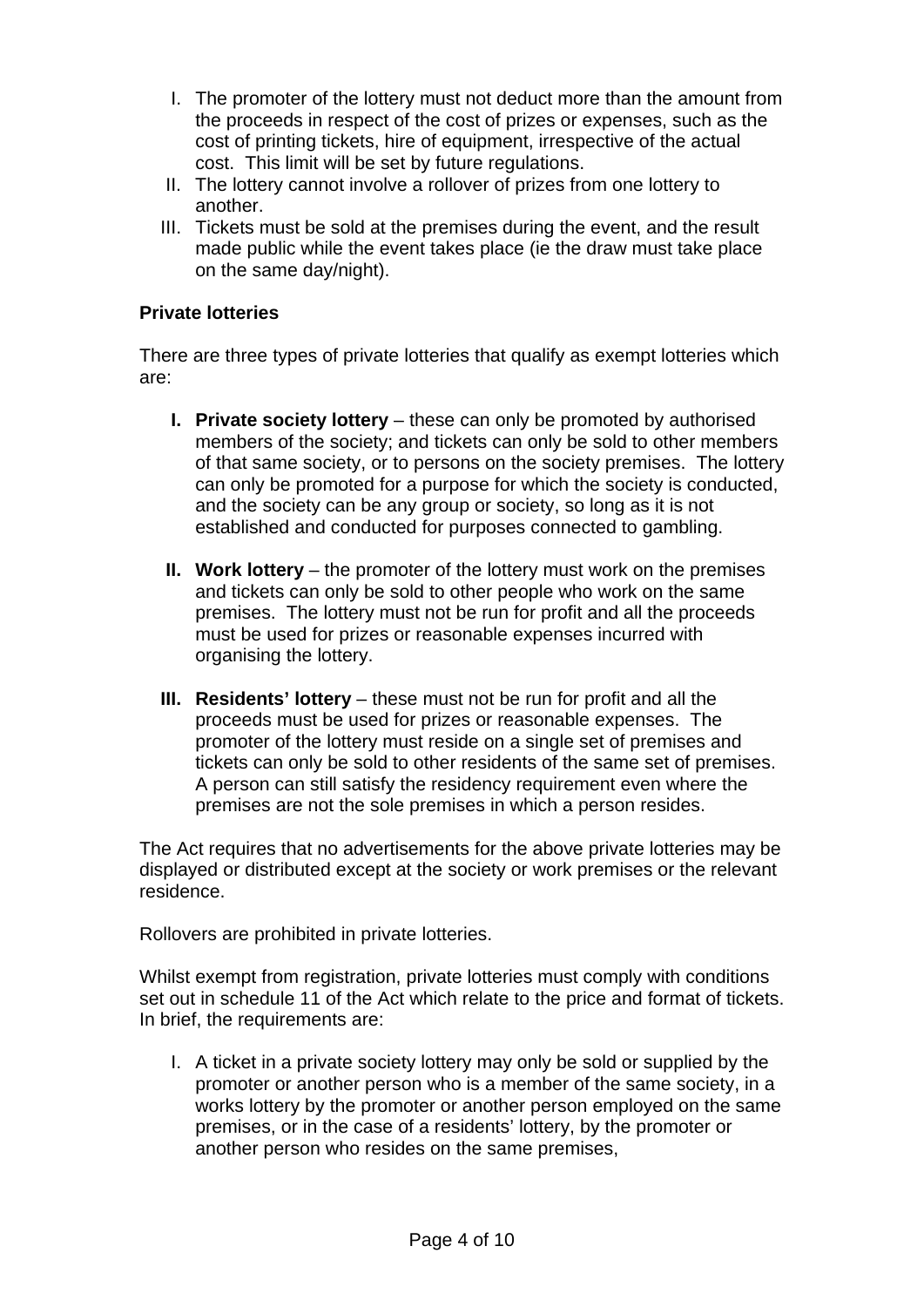- II. Rights conferred by tickets are not transferable and this must be made clear on the lottery tickets.
- III. Each ticket must state the name and address of the promoter(s) of the lottery and the class of persons to whom the promoter(s) can sell or supply tickets.
- IV. The price paid for each ticket in a private lottery must be the same, must be shown on the ticket and must be paid to the promoters of the lottery before any person is given a ticket,

Private lotteries may not be conducted on vessels. The definition of a vessel (section 353(1) of the Act) is:

- I. Anything (other than a seaplane or amphibious vehicle), designed or adapted for navigation or other use in, on or over water;
- II. A hovercraft; or
- III. Anything, or any part of any place, situated on or in water.

### **Customer lotteries**

A customer lottery is a lottery run by the occupiers of business premises, who sell tickets only to customers present on their premises.

The Act sets out the following stipulations:

- I. Tickets for the lottery can only be sold to a person on the business premises as a customer of the promoter.
- II. The lottery must be arranged to ensure that no profit is made; therefore the proceeds can only be used for reasonable expenses and the provision of prizes.
- III. A ticket in a customer lottery may only be sold or supplied by the promoter or by someone on their behalf.
- IV. No advertisement may be:
	- Displayed or distributed except on the business premises;
	- Sent to any other premises:
	- The lottery therefore can only be advertised on the premises on which it is held.
- V. No ticket may result in the winner receiving a prize worth more than £50.
- VI. No rollovers of prizes are permitted.
- VII. Each ticket must state:
	- The name and address of the promoter of the lottery.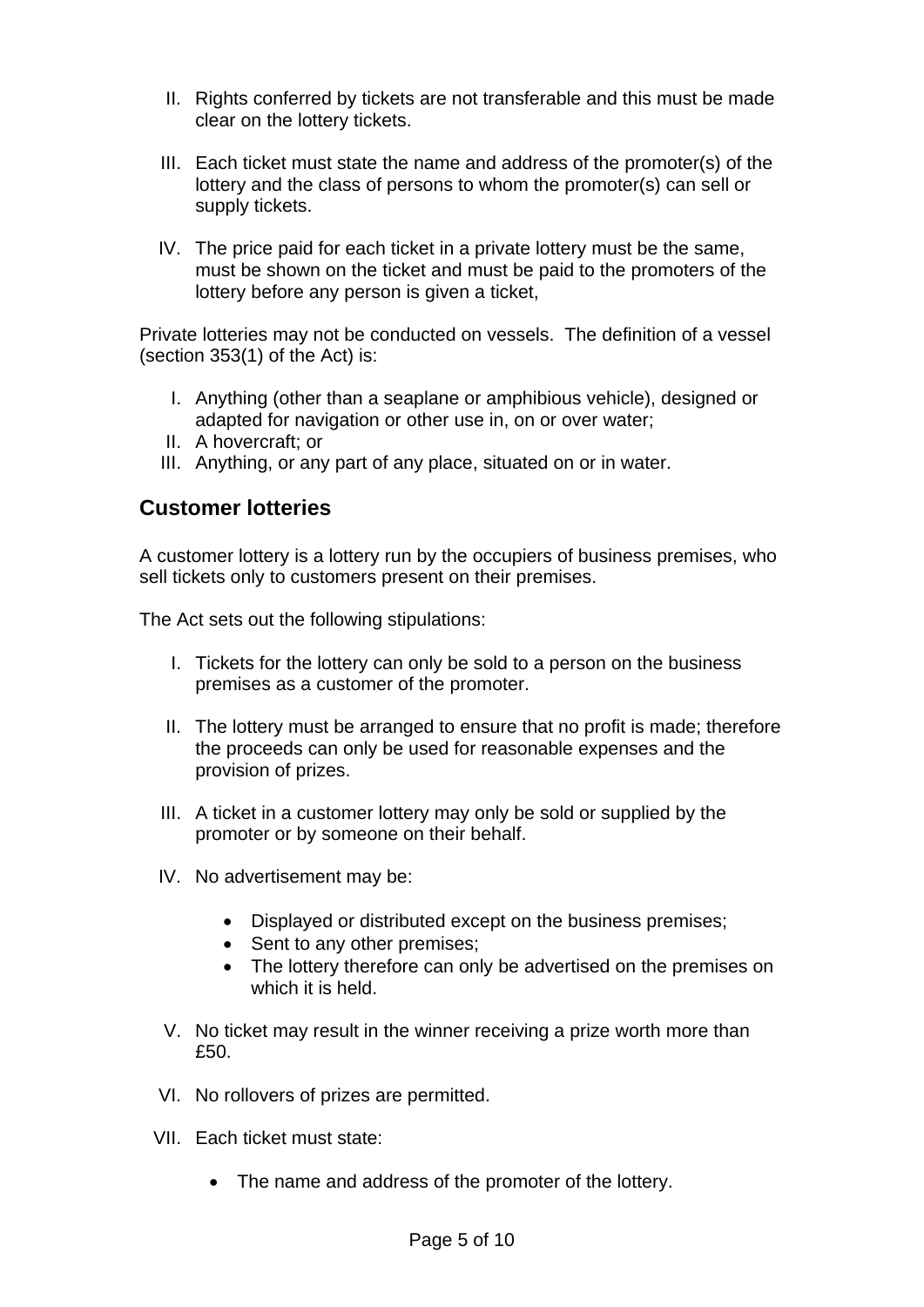- The class of persons to whom the promoter can sell or supply tickets.
- That the rights conferred by the sale or supply of a ticket in a customer lottery are not transferable.
- VIII. Customer lotteries may not take place within seven days of another customer lottery promoted on the same business premises.

Customer lotteries are not permitted to be conducted on vessels as per the definition outlined above.

# **Administration & returns**

The Gambling Commission intend to produce information for non-commercial societies about the administration of small society lotteries. This will be available in due course on their website [www.gamblingcommission.gov.uk](http://www.gamblingcommission.gov.uk/). The licensing authority shall have regard to this advice and will refer applicants to its contents.

# **Lottery requirements**

The purpose of permitted lotteries as set out in the Act is so that societies can raise money for causes that are non-commercial and therefore the Act requires that a minimum of the money raised by the lottery is channelled to the goals of the society that promoted the lottery. If a small society lottery breaches these limits, it will be in breach of the Act and will be liable to prosecution.

The limits placed on small society lotteries are as follows:

- A small society lottery must apply at least 20% of the proceeds of the lottery to the purposes of the society.
- The current limits mean that no single prize in a small society lottery may be worth more than £25,000.
- Rollovers are only permitted where every lottery affected is also a small society lottery promoted by the same society, and the maximum single prize does not exceed £25,000.
- Every ticket in the lottery must cost the same and the fee must be paid to the society before entry into the draw is allowed.

### **Returns**

The requirements for information that the society must supply to the local authority with whom they are registered are contained within paragraph 39, Schedule 11 of the Act.

Provision of this information allows the local authority to assess whether the financial limits are being adhered to and to ensure that any money raised is applied for the proper purpose. The information to be submitted is as follows: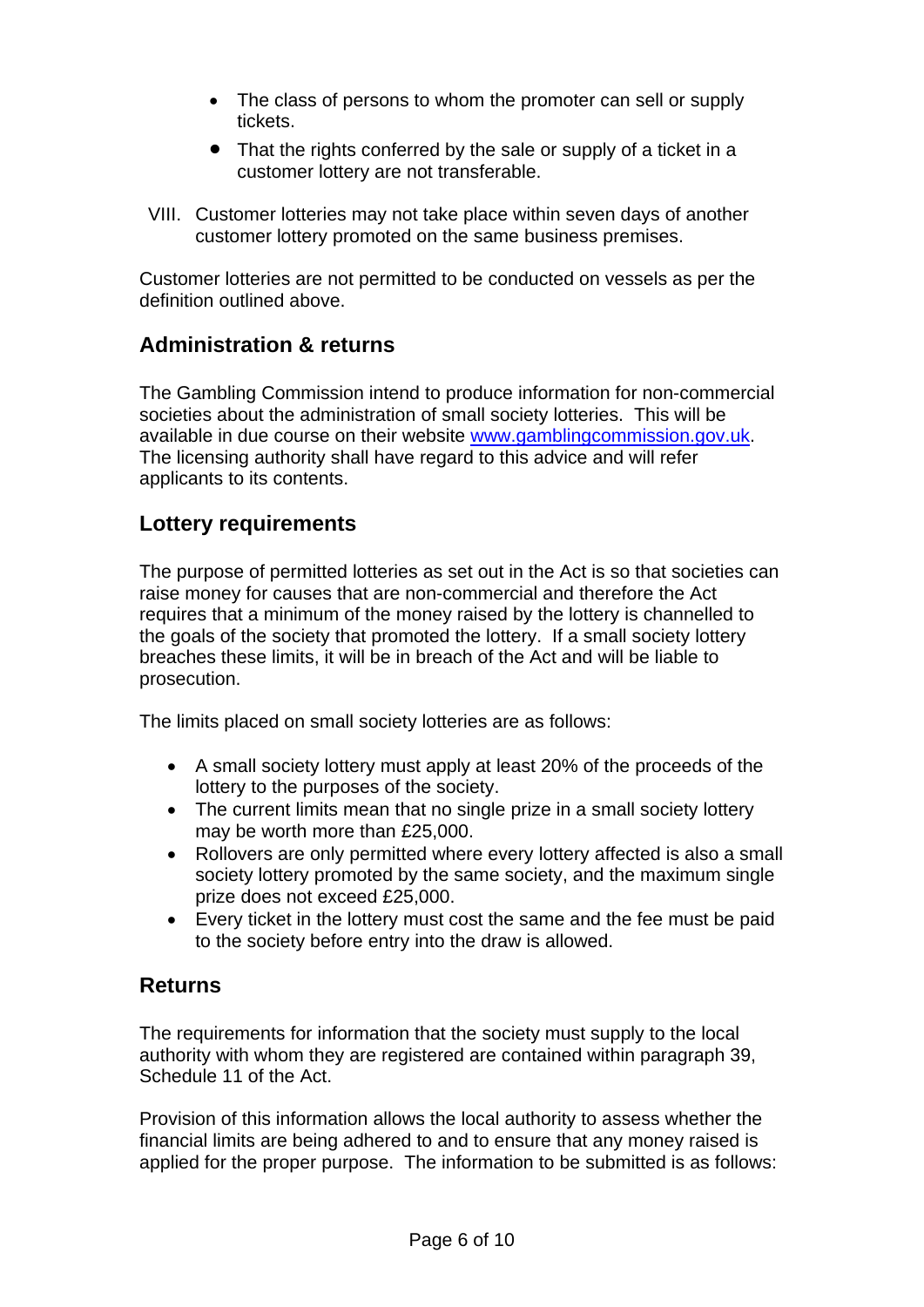- I. The arrangements for the lottery (including the date on which tickets were available for sale or supply, the dates of any draw and the value of prizes, including any rollover);
- II. The proceeds of the lottery;
- III. The amounts deducted by the promoters of the lottery in respect of providing prizes, including prizes in accordance with any rollovers;
- IV. The amounts deducted by the promoters of the lottery in respect of costs incurred in organising the lottery;
- V. Any amount applied to a purpose for which the promoting society is conducted (at least 20% of the proceeds); and
- VI. Whether any expenses incurred in connection with the lottery were not paid for by deduction from the proceeds, and if so, the amount of expenses and the sources from which they were paid.

The return must:

- I. Be sent to the licensing authority by no later than 3 months after the date of the draw (or the last draw) in the lottery; and
- II. Be signed by two members of the society, who must be over the age of 18, are appointed for the purpose in writing by the society or, if it has one, its governing body, and accompanied by a copy of their letter or letters of appointment.

The licensing authority must make the returns submitted by societies in the preceding 18 months available for inspection by the public.

The licensing authority may receive numerous returns from some societies and therefore careful monitoring will take place to ensure that the cumulative totals for each society do not exceed the annual monetary limit.

If after receiving a return, the licensing authority is of the opinion that the ticket sales are shown to be above the prescribed limits then they must notify the Gambling Commission in writing and should copy the notification to the society concerned. The Commission will then contact the society to establish whether they are going to apply for a lottery operator's licence which would enable them to run large society lotteries legally. The Commission will inform the licensing authority of the outcome of its exchanges with the society.

Regulations may prescribe the form in which the return may be submitted but the licensing authority shall allow for manual as well as electronic returns. The return form shall be published on the Council's website and also in a leaflet form.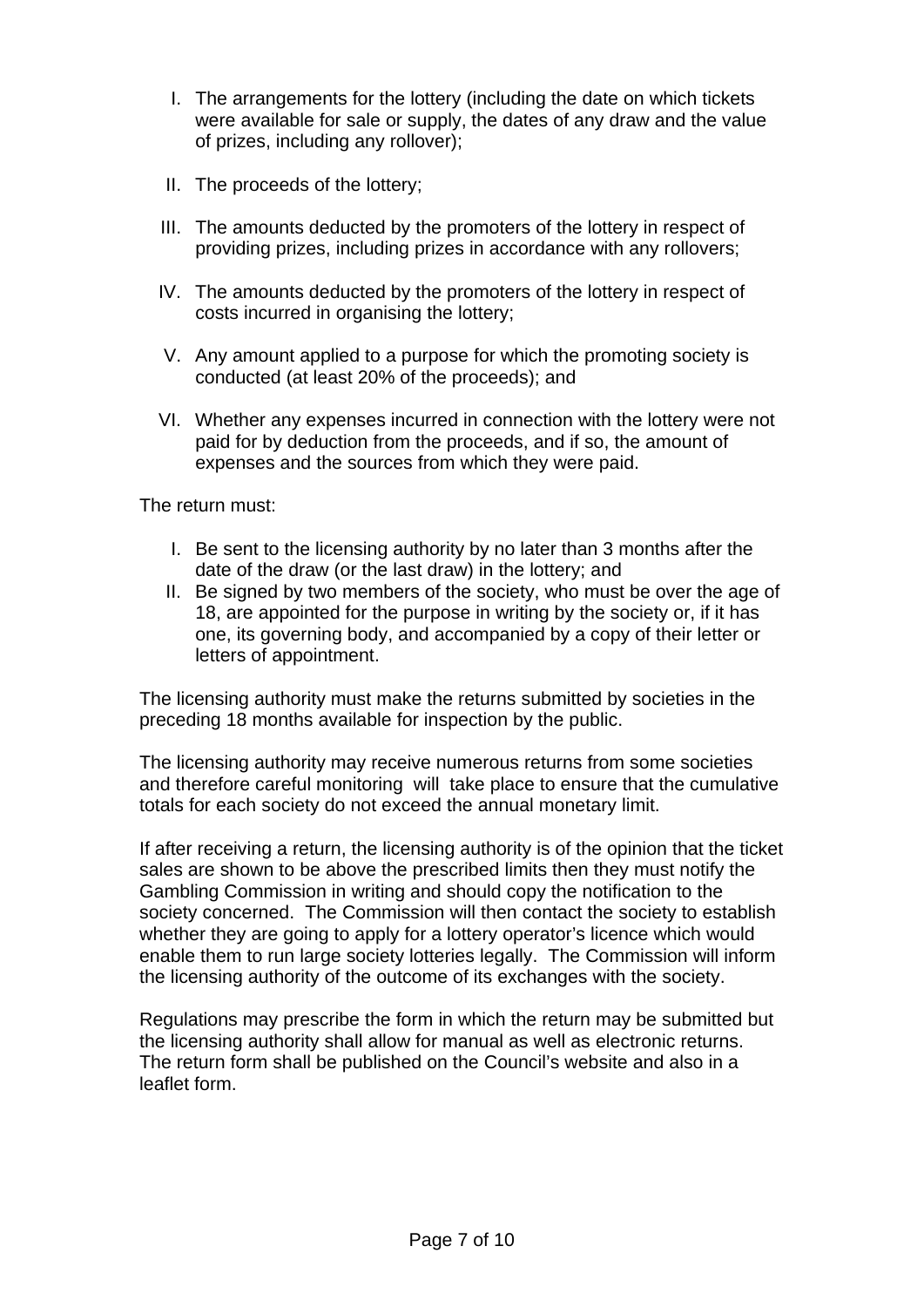# **Small societies using an external lottery manager**

External lottery managers can be an individual, firm or company appointed by the society to manage a lottery or lotteries on behalf of the society. They are consultants and generally take their fees from the expenses of the lottery.

External lottery managers must hold an operator's licence issued by the Commission to manage any lottery including small society lotteries registered with a licensing authority.

Any society which employs an unlicensed external lottery manager commits an offence so societies will need to satisfy themselves that any external lottery manager they wish to employ is licensed by the Gambling Commission. Societies will be able to do this by looking at the register of licences held on the Gambling Commission's website.

# **Tickets**

Lotteries may involve the issuing of physical or virtual tickets to participants. Schedule 11 of the Act requires that all tickets must:

- Identify the promoting society;
- State the price of the ticket which must be the same for all tickets;
- State the name and address of the member of the society who is designated as having responsibility at the society for the promotion of the lottery, or if there is one, the external lottery manager; and
- State the date of the draw, or enable the date of the draw to be determined.

"Ticketless" or electronic lotteries must allow the participant to retain the message electronically, or print it.

The Gambling Commission recommends that societies maintain written records of unsold and returned tickets for a period of one year. The licensing authority is permitted to inspect the records of the lottery for any purpose related to the lottery.

# **Application and registration**

A society must be registered with a local authority throughout the period during which the lottery is promoted. Parts 4 and 5 of Schedule 11 of the Act set out the requirements for societies and licensing authorities as regards registration of small society lotteries.

The society is required to be registered with the local authority in the area where there principal office is located. If the local authority considers that the society's principle office is situated in another area it shall inform the society as soon as possible and also notify the other appropriate local authority.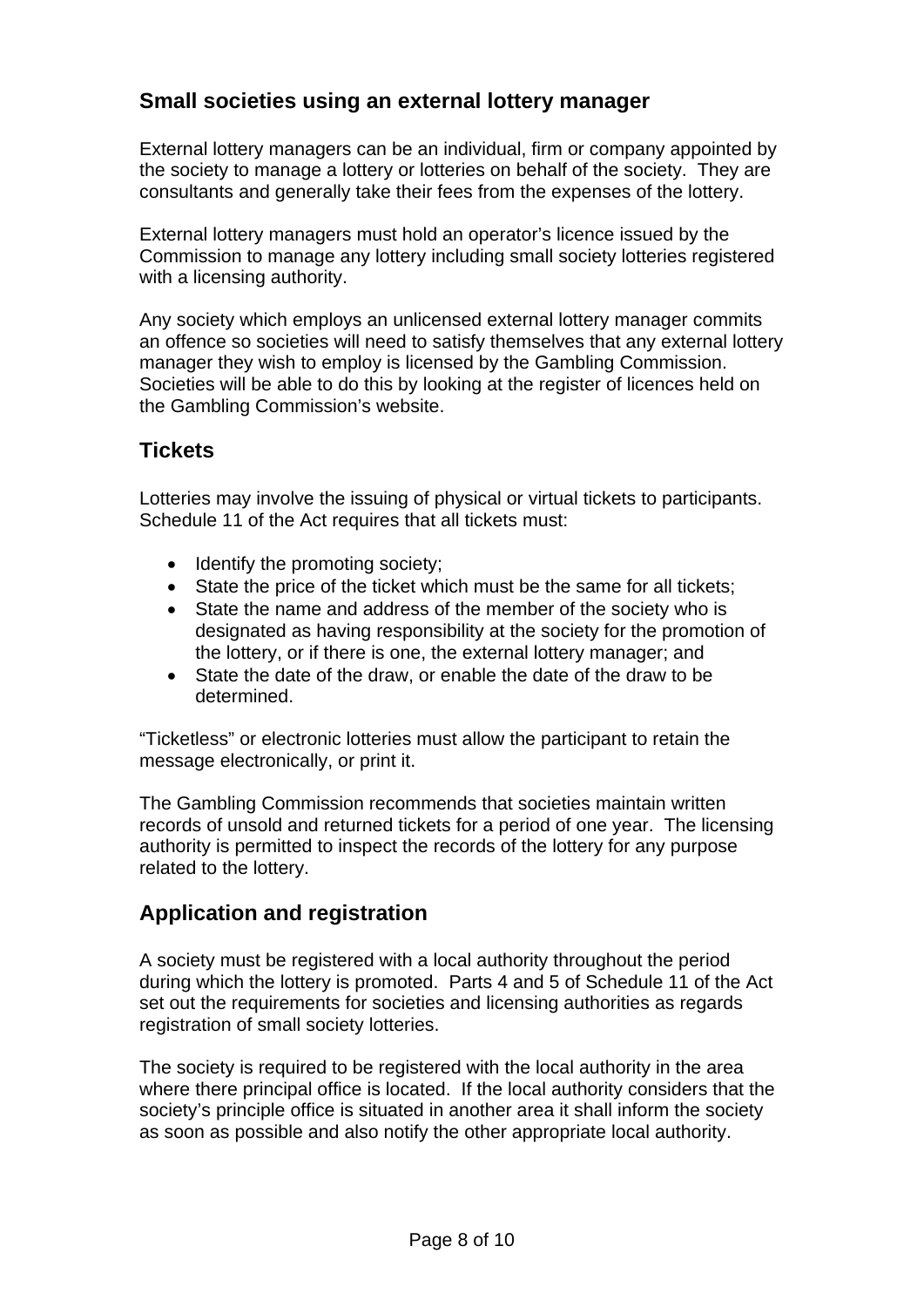The application must be in the form prescribed by regulations and will need to be accompanied by the prescribed fee of £40 and any documents the licensing authority will need to assess the application.

The licensing authority will record details of the society and keep the details on a register. Whilst this does not have to be a public register, the Gambling Commission have recommended that licensing authorities make the register available to the public on request.

As soon as the registration has been granted by the licensing authority, it must notify the applicant of the registration and inform the Commission accordingly.

The Gambling Commission intends to make available on its website a dedicated webpage for the entry of registrations of small society lotteries by licensing authorities. This is so as to ensure that information can be transferred to the Commission quickly and accurately.

# **Annual fees**

Once registered, the society must pay an annual fee of £20 to the registering local authority. This fee must be paid within the period of two months which ends immediately before each anniversary of the registration. If the registered society fails to pay the annual fee, the local authority may cancel the society's registration.

### **Refusals**

Paragraphs 47 and 48 of Schedule 11 of the Act set out the grounds for refusal of registrations. In summary these are:

- I. In the previous five years either an operating licence held by the applicant for registration has been revoked or an application for an operating licence by the applicant has been refused;
- II. The applicant is not a non-commercial society;
- III. A person who will or may be connected with the promotion of the lottery has been convicted of a relevant offence; or
- IV. Information provided in or with the application for registration is false or misleading.

In respect of I above, the Gambling Commission website will maintain details of those people who hold a lottery operating licence. Consideration is currently being given as to whether details can be included of those who have had an operating licence.

Should the licensing authority be concerned that an applicant for registration may have been refused an application for an operating licence, the Gambling Commission will be consulted for further information.